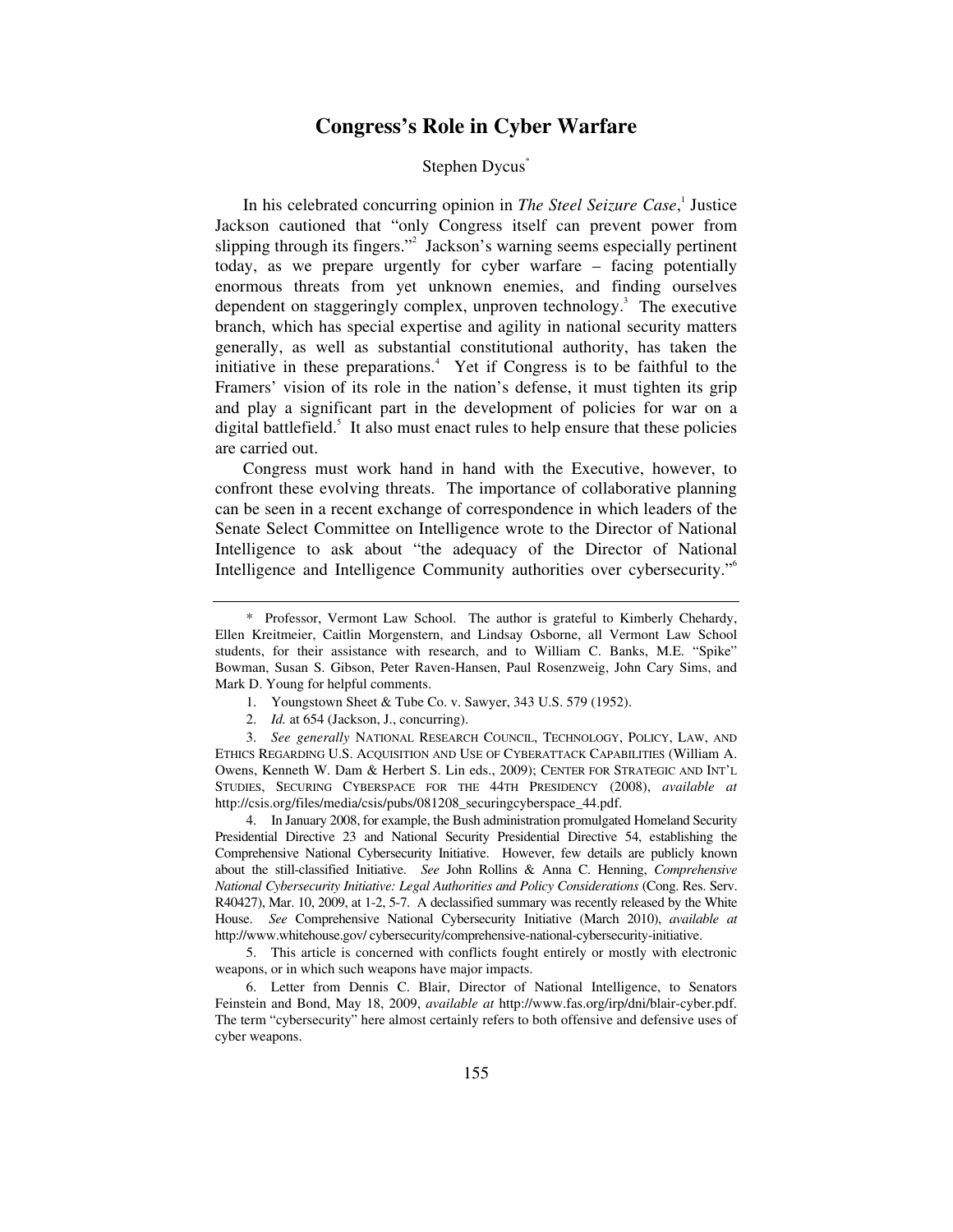The Director answered:

This is a very important issue . . . . A judgment regarding the adequacy of DNI authorities and any changes, additions, or clarifications will necessarily depend on the Administration's strategic plan on cyber, and where the center of gravity will be within the Executive branch. . . . We have more work to do in the Executive Branch before I can give you a good answer.<sup>7</sup>

The strategic, technological, and political problems described here present challenges of unprecedented complexity. The risks of error both in the formulation of a cyber warfare policy and in its execution are substantial. And despite the importance of developing a coherent, coordinated response to this threat, it seems unlikely that we will find a way to overcome entirely the endless turf battles among federal agencies and congressional committees.<sup>8</sup>

Still, the need is so pressing and the stakes are so high that we cannot afford not to try. The very future of the Republic may depend on our ability not only to protect ourselves from enemies armed with cyber weapons, but also to use such weapons wisely ourselves. This article examines some of the relevant legal issues and suggests some possible solutions.

### I. CONGRESS'S ROLE IN DECIDING WHEN AND HOW TO GO TO WAR

There is broad agreement that congressional authorization is needed to start a war.<sup>9</sup> On the other hand, the President may act without Congress's approval to repel an attack on the United States.<sup>10</sup> Between these two extremes, the scope of the President's unilateral authority to use military

PROJECT ON NATIONAL SECURITY REFORM, FORGING A NEW SHIELD (2008), at vi.

9. *See, e.g.*, LOUIS FISHER, PRESIDENTIAL WAR POWER 14 (2d ed. 2004) ("Scholars on the war power generally agree that the framers broke with available monarchical models and vested in Congress the exclusive power to initiate hostilities against foreign nations."); LOUIS HENKIN, FOREIGN AFFAIRS AND THE UNITED STATES CONSTITUTION 76 (2d ed. 1996) ("the constitutional power to decide whether to go to war lies with Congress").

10. In *The Prize Cases*, 67 U.S. (2 Black) 635, 668 (1863), the Supreme Court noted that "[i]f a war be made by invasion of a foreign nation, the President is not only authorized but bound to resist force by force." Absent such an invasion, however, the precise contours of the President's repel-attack power are not so clear. *See, e.g.*, HENKIN, *supra* note 9, at 48 n.40 ("It has been suggested that the President can go to war also in the case of an attack on an ally, but that would not appear to be within [the repel attack] exception to Congressional power as originally conceived.").

<sup>7.</sup> *Id.*

<sup>8.</sup> In the words of one recent study,

the basic deficiency of the current national security system is that parochial departmental and agency interests, reinforced by Congress, paralyze interagency cooperation even as the variety, speed, and complexity of emerging security issues prevent the White House from effectively controlling the system.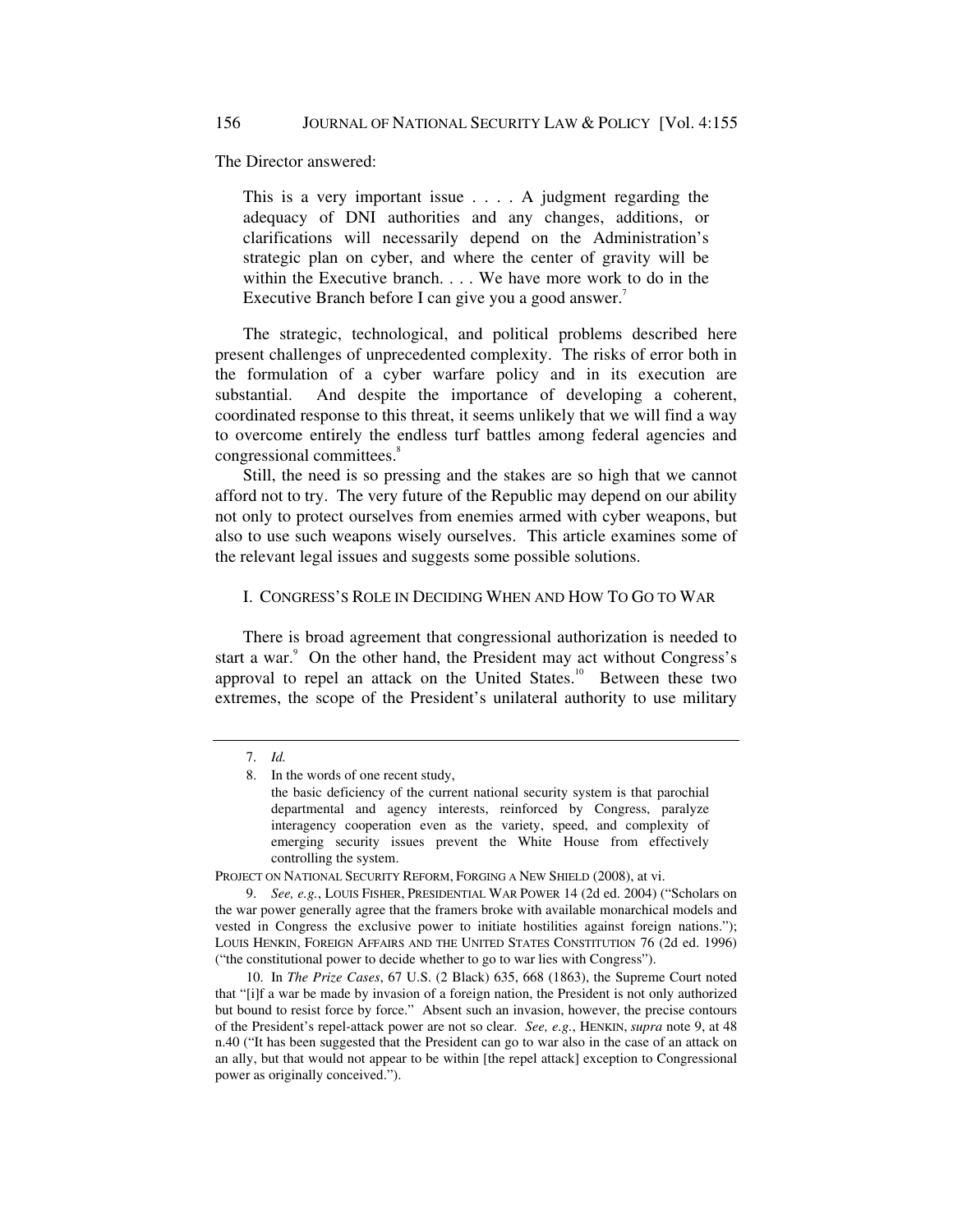force is less well understood.<sup>11</sup> Once hostilities are under way, there is a consensus that the President has the tactical powers of a Commander in Chief, although it may not always be clear which of the President's actions are tactical and which are strategic.<sup>12</sup>

Before an attack can be launched, of course, Congress must have supplied the President with personnel and weapons.<sup>13</sup> Moreover, Congress may regulate the President's actions as Commander in Chief, except when the nation comes under sudden attack or the President exercises her tactical powers (and perhaps even then). In the Supreme Court's 1800 decision in *Bas v. Tingy*, Justice Paterson, one of the Framers, echoed the other Justices in declaring that "[a]s far as congress authorized and tolerated the war on our part, so far may we proceed in hostile operations."<sup>14</sup> Four years later, in *Little v. Barreme*, the Court reiterated that the President must not exceed limits set forth in Congress's authorization of hostilities.<sup>15</sup> Since then, no court has ruled otherwise.<sup>16</sup>

In the intervening two centuries, Congress has adopted a number of measures to control the initiation or conduct of warfare. At the end of the Vietnam War, for example, Congress passed the War Powers Resolution  $(WPR)$ ,<sup>17</sup> which requires the President to report to Congress within 48 hours

<sup>11.</sup> *See, e.g.*, HENKIN, *supra* note 9, at 48 ("Most controversial have been Presidential assertions of the right to use the armed forces for purposes short of war."). A small but vocal minority insist that the President's authority to initiate the use of force, large or small, is limited only by his discretion, as evidenced in part by numerous exercises of that discretion. *See, e.g.*, John C. Yoo, Deputy Assistant Attorney General, Office of Legal Counsel, *The President's Constitutional Authority To Conduct Military Operations Against Terrorists and Nations Supporting Them*, Sept. 25, 2001, *available at* http://www.usdoj.gov/ olc/warpowers925.htm.

<sup>12.</sup> In 1850, the Supreme Court declared in a dictum that "the commander-in-chief . . . is authorized to direct the movements of the naval and military forces placed by law at his command, and to employ them in the manner he may deem most effectual to harass and conquer and subdue the enemy." Fleming v. Page, 50 U.S. (9 How.) 603, 615 (1850). But such apparently tactical actions may have strategic consequences. *See, e.g.*, William H. Rehnquist, *The Constitutional Issues – Administration Position*, 45 N.Y.U. L. REV. 628, 638- 639 (1970) (defending President Nixon's controversial claim of tactical authority during the Vietnam War to invade Cambodia).

<sup>13.</sup> *See* Youngstown Sheet & Tube Co. v. Sawyer, 343 U.S. 579, 644 (1952) (Jackson, J., concurring) ("only Congress can provide [the President] with an army or navy to command").

<sup>14.</sup> 4 U.S. (4 Dall.) 37, 45 (1800) (Paterson, J., concurring).

<sup>15.</sup> 6 U.S. (2 Cranch) 170 (1804). *See also* Talbot v. Seeman, 5 U.S. (1 Cranch) 1 (1801).

<sup>16.</sup> Congress's power to regulate the Commander in Chief has often been disputed by the Executive, however. *See, e.g.*, Yoo, *supra* note 11 ("Neither [the War Powers Resolution nor the September 14, 2001 Authorization for Use of Military Force] can place any limits on the President's determinations as to any terrorist threat, the amount of military force to be used in response, or the method, timing, and nature of the response. These decisions, under our Constitution, are for the President alone to make.").

<sup>17.</sup> 50 U.S.C. §§1541-1548 (2006).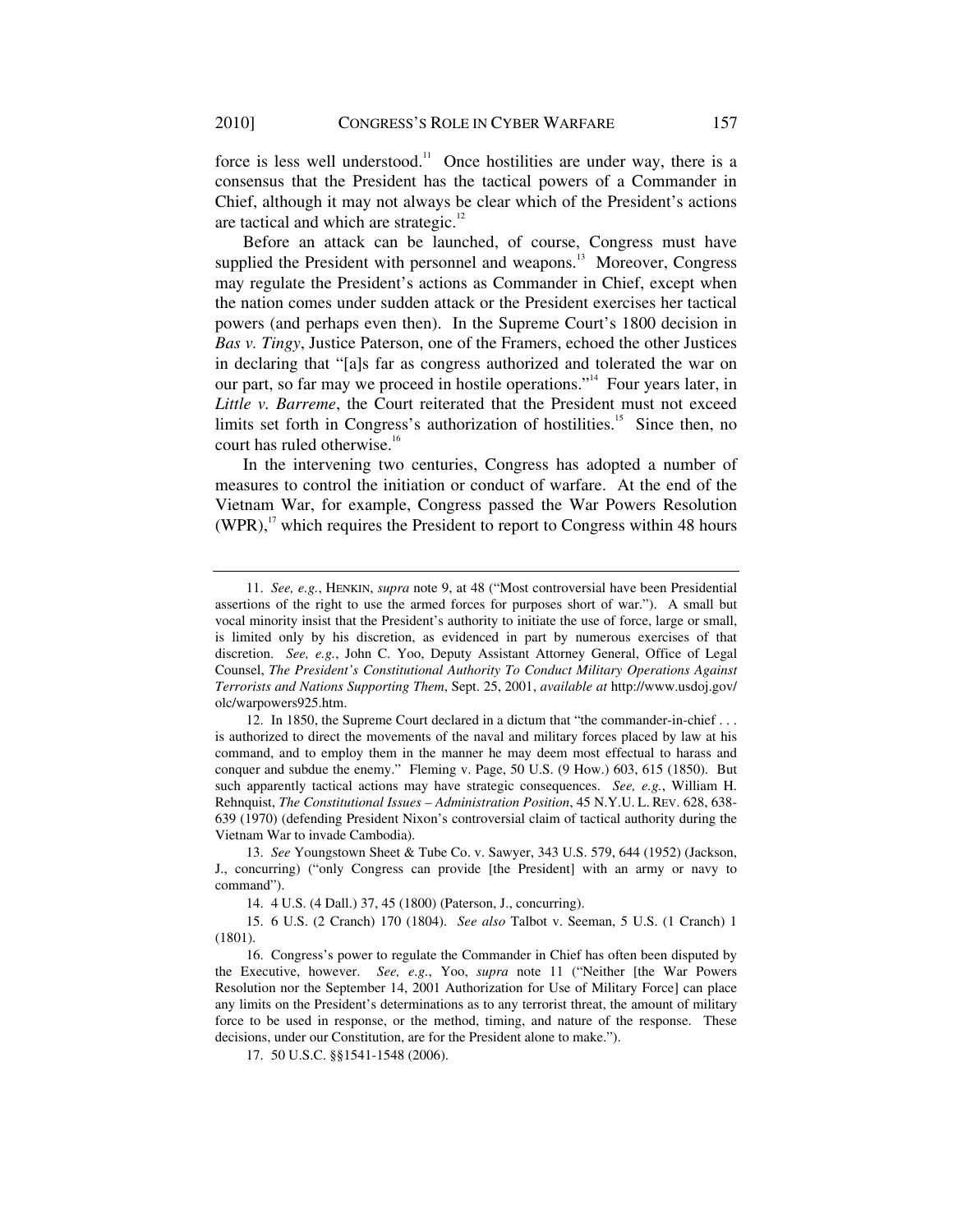the introduction of U.S. armed forces into hostilities or imminent hostilities, and to withdraw those forces within 60 days if Congress does not expressly approve of their continued deployment.<sup>18</sup> Lambasted by some as an unconstitutional encroachment on presidential powers, the WPR has been followed (or at least lip service has been paid to it) by each President since the Nixon administration,<sup>19</sup> and Congress has repeatedly referred to the WPR approvingly in subsequent legislation.<sup>20</sup>

If Congress now fails to enact guidelines for cyber warfare, it might be perceived as inviting "measures on independent presidential responsibility."21 Chief Justice Marshall suggested in *Little v. Barreme* that if Congress had remained silent, the President might have been free to conduct the Quasi-War with France as he saw fit.<sup>22</sup> But the national interest in electronic warfare, just as in that early maritime conflict, is so great that the planning and conduct of such a war should not be left entirely to the Executive. And because a cyber war might be fought under circumstances that make it impossible for Congress to play a meaningful contemporaneous role, Congress ought to get out in front of events now in order to be able to participate in the formulation of national policy.

# II. CONGRESS'S ROLE IN INTELLIGENCE AND COVERT ACTIONS

The National Security Act of  $1947<sup>23</sup>$  showed Congress's determination to exert some control over this nation's intelligence apparatus. That determination was strengthened after the disclosure of widespread intelligence abuses by the CIA and other agencies. $^{24}$ 

In 1991, in response to the Iran-Contra Affair, Congress adopted a measure directing the President to keep the congressional intelligence committees "fully and currently informed of the intelligence activities of the United States, including any significant anticipated intelligence

<sup>18.</sup> *Id.* §§1543(a)(1), 1544(b).

<sup>19.</sup> *See generally* THE CONSTITUTION PROJECT, DECIDING TO USE FORCE ABROAD: WAR POWERS IN A SYSTEM OF CHECKS AND BALANCES (Peter Raven-Hansen rptr., 2005).

<sup>20.</sup> *See, e.g.*, Authorization for Use of Military Force Against Iraq Resolution, Pub. L. No. 107-243, §3(c), 116 Stat. 1498, 1501 (2002). This history refutes any argument that Congress has acquiesced in, or tacitly approved, the President's unlimited, unilateral uses of military force.

<sup>21.</sup> Youngstown Sheet & Tube Co. v. Sawyer, 343 U.S. 579, 637 (1952) (Jackson, J., concurring).

<sup>22.</sup> 6 U.S. (2 Cranch) 170, 177 (1804).

<sup>23.</sup> Pub. L. No. 80-253, 61 Stat. 495 (codified as amended in scattered sections of 10 & 50 U.S.C.).

<sup>24.</sup> Those abuses are described vividly in the fourteen reports of the Church Committee, SELECT COMM. TO STUDY GOVERNMENTAL OPERATIONS WITH RESPECT TO INTELLIGENCE ACTIVITIES (1975-1976), *available at* http://www.aarclibrary.org/publib/ contents/church/contents\_church\_reports.htm. Congress responded by enacting the Foreign Intelligence Surveillance Act, 50 U.S.C. §§1801-1871 (2006), *as amended by* Pub. L. No. 110-261, 122 Stat. 2436 (2008), and other measures.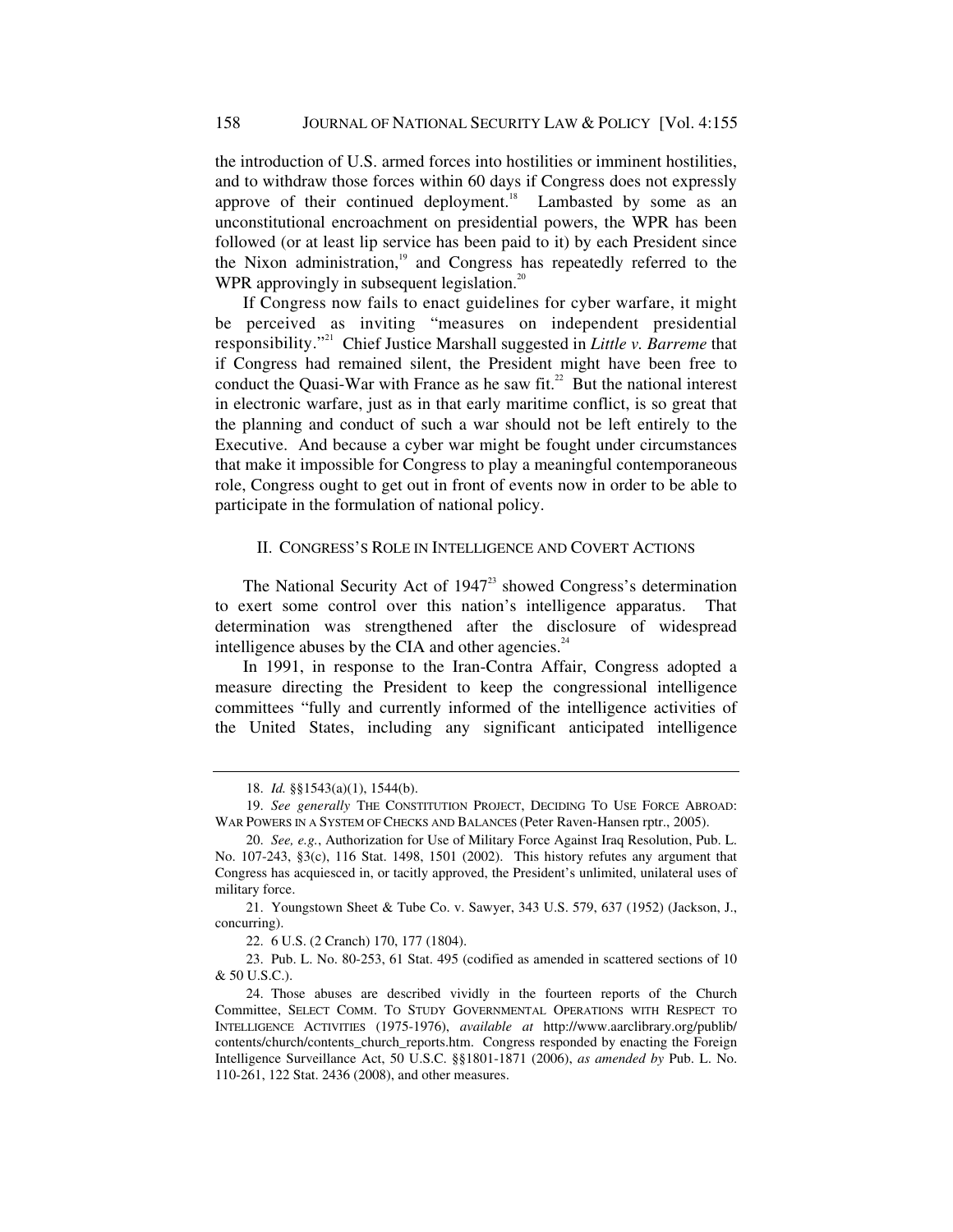activity."25 The term "intelligence activity" expressly includes "covert actions,"26 which additionally require a written finding by the President that they are "necessary to support identifiable foreign policy objectives of the United States and [are] important to the national security of the United States."<sup>27</sup> Intelligence activities are also understood to include "all activities" that elements of the Intelligence Community are authorized to conduct pursuant to [Executive Order No. 12,333]," the executive charter for such activities.28 The "intelligence community" includes the Office of the Director of National Intelligence, CIA, NSA, other Defense Department intelligence components, and other federal intelligence elements, $\frac{1}{2}$ <sup>9</sup> which are authorized to engage in, *inter alia*, intelligence collection and analysis and "activities to protect against international terrorism . . . and other hostile activities directed against the United States by foreign powers, organizations, persons, and their agents."30 This broad mandate certainly encompasses many U.S. efforts to defend against cyber attack and to employ cyber weapons offensively. By this definition, most preparations for and conduct of cyber warfare should be reported to the intelligence committees as "intelligence activities." It is significant that the reporting requirement in the 1991 law is not limited to agencies within the intelligence community.

Yet this legislation provides no guarantee that Congress will receive the information it needs to play a meaningful role in the development or execution of cyber warfare policy. It is not known, for example, precisely what it means for the intelligence committees to be "fully and currently" informed, what kinds of intelligence activities are regarded as "significant" enough to report, or who decides.<sup>31</sup> Other sections of the 1991 law call on

<sup>25. 50</sup> U.S.C. §413(a)(1) (2006). This provision is part of a suite of reforms, Intelligence Authorization Act, Fiscal Year 1991, Pub. L. No. 102-88, §§602-603, 105 Stat. 429, 441-445 (1991) (codified as amended at 50 U.S.C. §§413-413b, 414 (2006)).

<sup>26.</sup> *Id.* §413(f). "Intelligence activities" are not further defined by statute.

<sup>27.</sup> *Id.* §413b(a). The history and practical application of the intelligence oversight laws are reviewed in A. John Radsan, *An Overt Turn on Covert Action*, 53 ST. LOUIS UNIV. L.J. 485 (2009).

<sup>28.</sup> Executive Order No. 12,333 (as amended), *United States Intelligence Activities*, §3.5(g), 73 Fed. Reg. 45,325 (July 30, 2008).

<sup>29.</sup> *Id.* §3.5(h)*.*

<sup>30.</sup> *Id.* §1.4(b).

<sup>31.</sup> Senator Christopher Bond, Vice Chairman of the Senate Intelligence Committee, was quoted recently as saying, "The CIA doesn't have the time, we don't have the time, to be briefed on everything the agency's doing around the world. Every time they sneeze, we don't hear about it, unless it's a significant impact, or there's a major impact on our activity." Ronald Kessler, *Sen. Bond: Democrats Conducting "Jihad" To Protect Pelosi*, NEWSMAX.COM, July 13, 2009.

Section  $321(d)(3)(C)$  of the pending Intelligence Authorization Act for Fiscal Year 2010, H.R. 2701, 111th Cong. (2009), would define "significant undertaking" in the context of covert actions as one that:

<sup>(</sup>A) involves the potential for loss of life;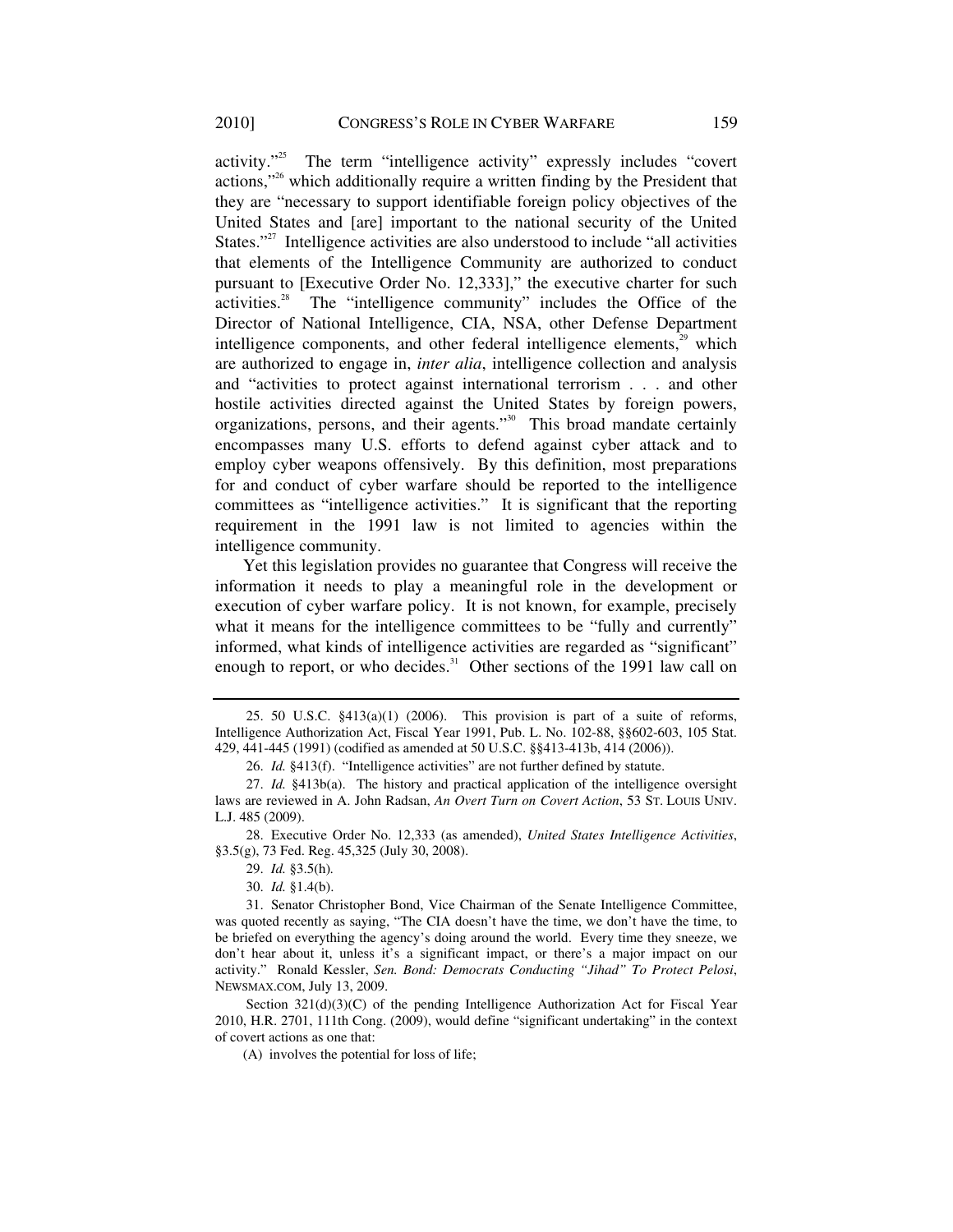all agencies involved in intelligence activities, not just the President, to keep the intelligence committees informed about those activities, but only "[t]o the extent consistent with due regard for the protection from unauthorized disclosure of classified information relating to sensitive intelligence sources and methods or other exceptionally sensitive matters."<sup>32</sup> The "due regard for" language might be invoked to keep Congress in the dark.

Under the 1991 law, "covert actions," those with respect to which "it is intended that the role of the United States Government will not be apparent or acknowledged publicly,"33 need only be reported to a small group of legislators known as the "Gang of Eight,"<sup>34</sup> and then only in a "timely" fashion," a term not defined by statute. $35$  Characterization of U.S. planning and execution of electronic warfare as "covert" could enable reporting to the smaller group, making it more difficult for Congress to play a significant role.<sup>36</sup> Moreover, any reporting might be delayed indefinitely.<sup>37</sup>

- (B) requires an expansion of existing authorities, including authorities relating to research, development, or operations;
- (C) results in the expenditure of significant funds or other resources;
- (D) requires notification under [50 U.S.C. §414];
- (E) gives rise to a significant risk of disclosing intelligence sources or methods; or
- (F) could cause serious damage to the diplomatic relations of the United States if such activity were disclosed without authorization.

The same criteria might be adopted to describe cyber activities that would require consultation and reporting to Congress.

- 32. 50 U.S.C. §§413a(a), 413b(b)(1).
- 33. 50 U.S.C. §413b(e).

34. Reporting may be so restricted "[i]f the President determines that it is essential to limit access to the finding to meet extraordinary circumstances affecting vital interests of the United States." 50 U.S.C. §413b(c)(2). The "Gang of Eight" refers to leaders of the House and Senate and of their intelligence committees. *See generally* Alfred Cumming, *Sensitive Covert Action Notifications: Oversight Options for Congress* (Cong. Res. Serv. R40691), Jan. 29, 2010.

35. 50 U.S.C. §413b(c)(3).

36. Even if reports reveal activities that appear to be unwise, unauthorized, illegal, or perhaps extremely dangerous, legislators might feel constrained by Congress's own internal secrecy rules from sharing that information with congressional colleagues and formulating a response. *See* Frederick M. Kaiser, *Protection of Classified Information by Congress: Practices and Proposals* (Cong. Res. Serv. RS20748), Jan. 27, 2010. Or they might feel limited by conditions attached to their briefings. When members of the Bush administration told selected members of Congress about its abusive interrogation of terrorist suspects, for example, Senators and Representatives reportedly were forbidden to consult even with their staff members. Administration officials then argued, without even a hint of irony, that the legislators' subsequent silence was evidence of their tacit approval of those activities. *See*  Paul Kane, *Accusations Flying in Interrogation Battle; Pelosi Says CIA Misled Congress on Methods*, WASH. POST, May 15, 2009, at A1.

37. President Reagan defended his failure to report on the secret sale of arms to Iran and transfer of the proceeds to the Nicaraguan Contra rebels by insisting that he could defer reporting "until such time as I believe it can safely be done with no risk to others." *See* Ruth Marcus, *Intelligence Law: What Notice Does It Require?*, WASH. POST, Dec. 21, 1986, at A21.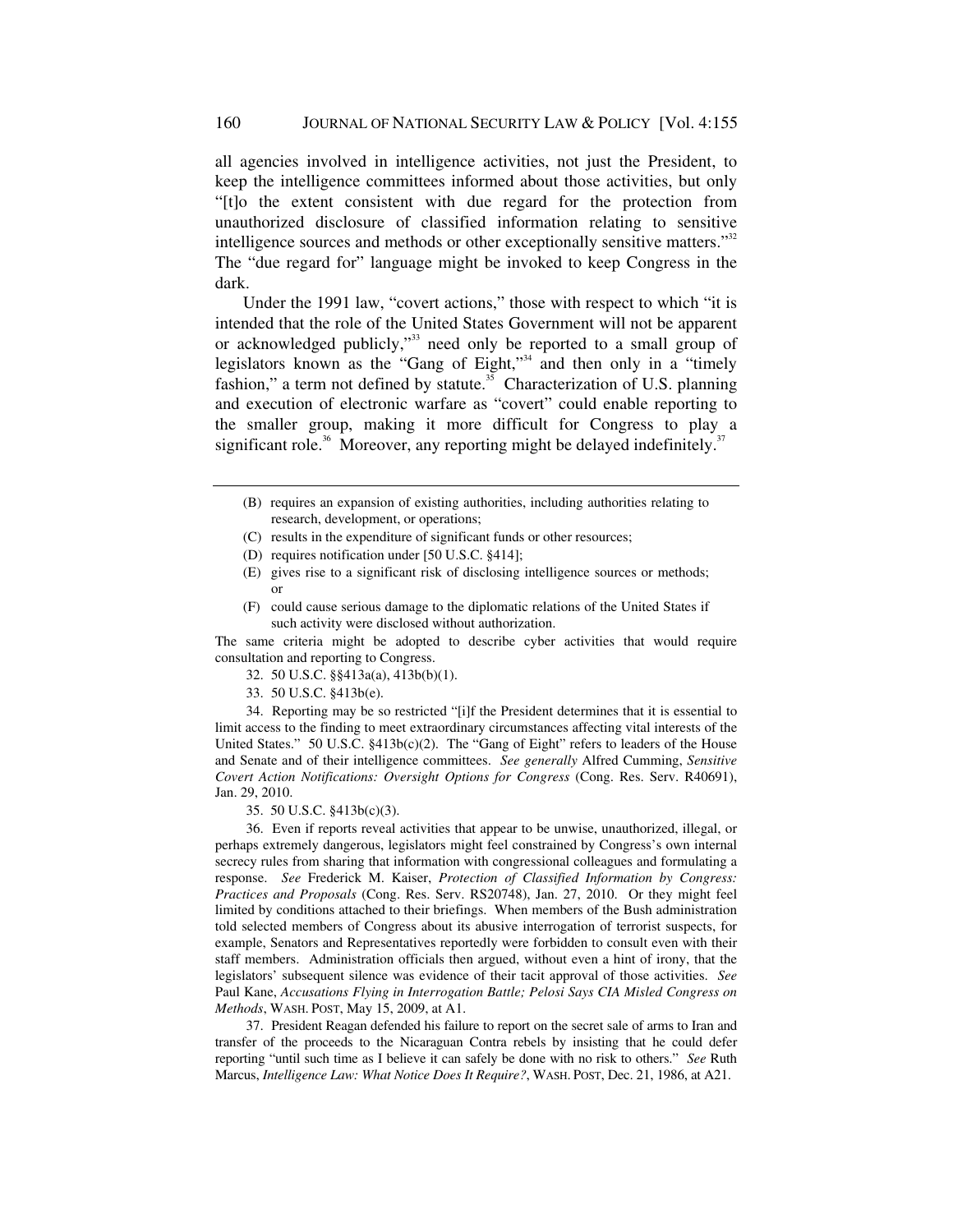Another potential obstacle to congressional involvement is the reportedly common but statutorily unauthorized practice of informal reporting to an even smaller "Gang of Four" – the leaders of the intelligence committees – generally for sensitive non-covert intelligence activities.<sup>38</sup>

The Defense Department is heavily engaged in preparations for cyber warfare, having recently announced the establishment of a new U.S. Cyber Command.<sup>39</sup> But congressional oversight of the work of this command could be hampered by the military's reported practice of labeling its clandestine activities – those that are intended to be secret, but that can be publicly acknowledged if discovered or inadvertently revealed – as "operational preparation of the environment," rather than intelligence activities, even though they may pose the same diplomatic and national security risks.<sup>40</sup> As thus characterized, these activities might not be reported to the intelligence committees.<sup>41</sup> Any oversight that occurred would be conducted instead by the House and Senate Armed Services Committees.<sup>42</sup> Such a division of responsibilities might create dangerous confusion.

Congressional involvement also might be frustrated by the statutory exclusion of "traditional . . . military activities or routine support to such activities" from the definition of "covert action."43 If secret military preparations for cyber war are regarded as "traditional military activities," under the rationale outlined above they might escape both the presidential

40. *See* Alfred Cumming, *Covert Action: Legislative Background and Possible Policy Questions* (Cong. Res. Serv. RL33715), July 6, 2009, at 8.

<sup>38.</sup> *See* Alfred Cumming, *"Gang of Four" Congressional Intelligence Notifications* (Cong. Res. Serv. R40698), Jan. 29, 2010. The pending FY 2010 Intelligence Authorization bill would require reporting of covert actions to the full intelligence committees unless the committees agreed otherwise. H.R. 2701, 111th Cong. §321(d)(2) (2009).

<sup>39.</sup> *See* Donna Miles, *Gates Establishes New Cyber Subcommand*, AM. FORCES PRESS SERV., June 24, 2009, *available at* http://www.defenselink.mil/news/newsarticle.aspx? id=54890. A significant military role in domestic aspects of cyber security might be viewed by some as posing an unacceptable threat to civil liberties. Defense officials have stressed, however, that the new command "would focus solely on military networks." Siobhan Gorman & Yochi Dreazen, *Military Command Is Created for Cyber Security*, WALL ST. J., June 24, 2009. *See generally* Stephen Dycus, *The Role of Military Intelligence in Homeland Security*, 64 LA. L. REV. 779 (2004).

<sup>41.</sup> According to one knowledgeable source, all such activities probably are reported as "intelligence activities" under §413, although the military regards these reports as voluntary.

<sup>42.</sup> In a report accompanying the FY 2010 Intelligence Authorization bill, the House Intelligence Committee complained that "[c]landestine military intelligence-gathering operations . . . often escape the scrutiny of the intelligence committees, and the congressional defense committees cannot be expected to exercise oversight outside of their jurisdiction." H.R. Rep. No. 111-186 (2009).

<sup>43. 50</sup> U.S.C. §413b(e)(2).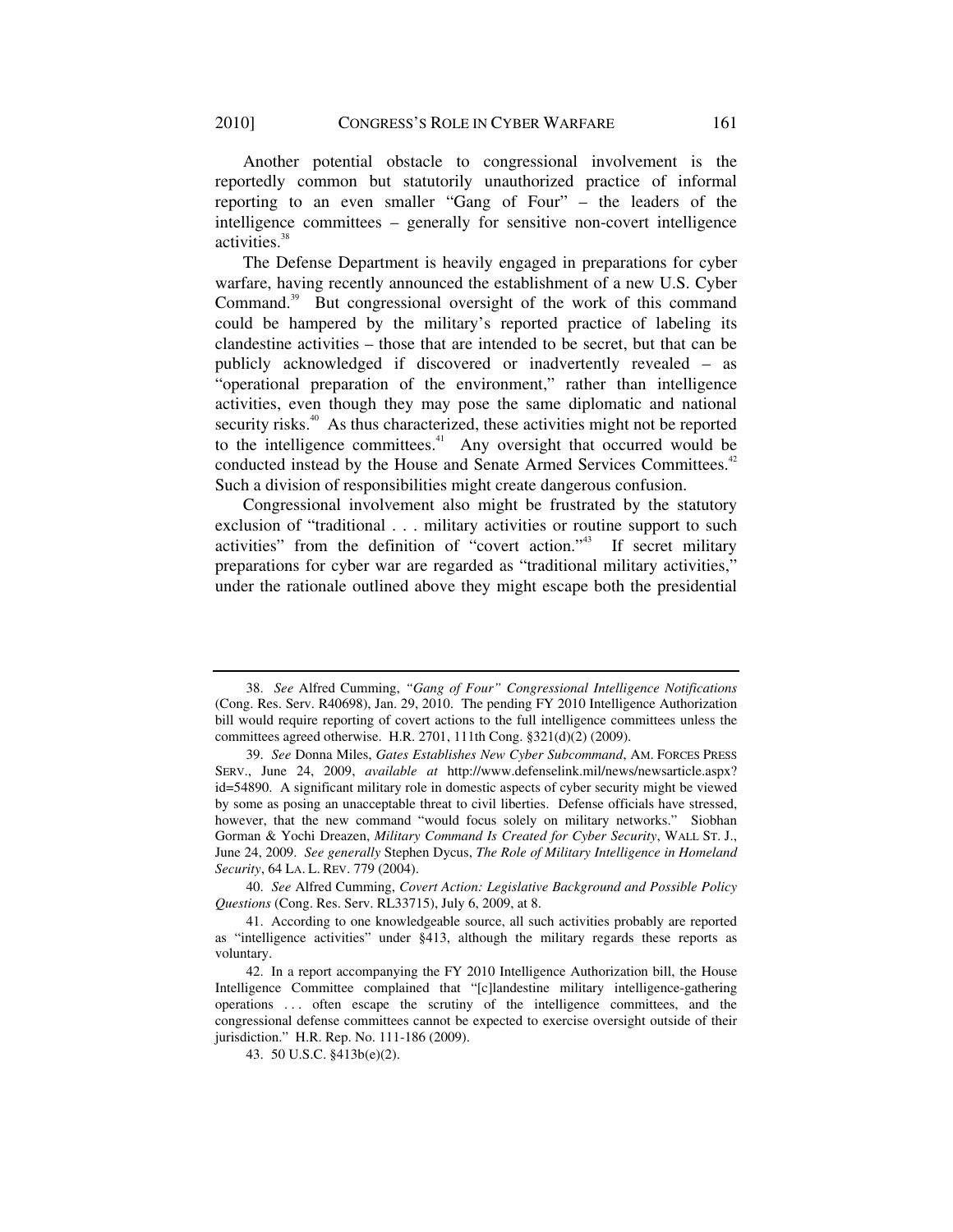findings requirement for covert actions and any reporting to the intelligence committees.<sup>44</sup>

#### III. A LEGISLATIVE HAND ON THE CYBER WAR MOUSE

Cyber warfare, as that term is used here, refers to conflicts that utilize cyber or electronic weapons either offensively or defensively, or both. Cyber weapons are currently employed offensively in kinetic warfare, for example, to suppress an enemy's air defenses or disrupt its communications, or defensively to track enemy troop movements. These weapons might also be used offensively to disable an enemy's cyber weaponry or defensively in response to an enemy attack, to prevent further aggression.

The term "cybersecurity" might be understood to refer to defense against cyber attacks. "Cyber attack" suggests offensive use, but the label is inexact and might be misleading. A preemptive strike to ward off an imminent enemy attack is considered defensive. Digital espionage might be part of the preparation for an attack, or it might be perceived that way by the target, which might then be provoked to defend itself by responding with a preemptive attack, either cyber or kinetic.

The important point here is that any use of cyber weapons, offensive or defensive, could have enormous consequences for the security and other interests of the United States. The effect of such use, actual or potential, matters more than the labels. And if the effect – on human life or property, for example, or diplomatic relations or compliance with the law of armed conflict – is substantial, Congress has a role to play in adopting policy for that use.

Congress has not thus far adopted measures suited to the regulation of cyber warfare. The War Powers Resolution, for example, is concerned with sending U.S. troops into harm's way, rather than with clicking a computer mouse to launch a cyber attack, although the strategic consequences might be similar. And the WPR's relatively relaxed timetable for executive notice and legislative response is unrealistic for war on a digital battlefield. Similarly, if cyber warfare is regarded as an intelligence activity, the intelligence oversight measures just described cannot, for reasons already indicated, ensure that Congress will be able to play a meaningful role. In the words of the National Research Council study cited above, "Today's policy and legal framework for guiding and regulating the use of cyberattack is ill-formed, undeveloped, and highly uncertain."45

Our experience with nuclear weapons may point to needed reforms. Since the beginning of the Cold War, the United States has had a fairly clear nuclear policy (albeit one that deliberately includes an element of

<sup>44.</sup> *See* Cumming, *supra* note 40.

<sup>45.</sup> NATIONAL RESEARCH COUNCIL, *supra* note 3, at 27. *See also* Letter from Dennis C. Blair, *supra* note 6.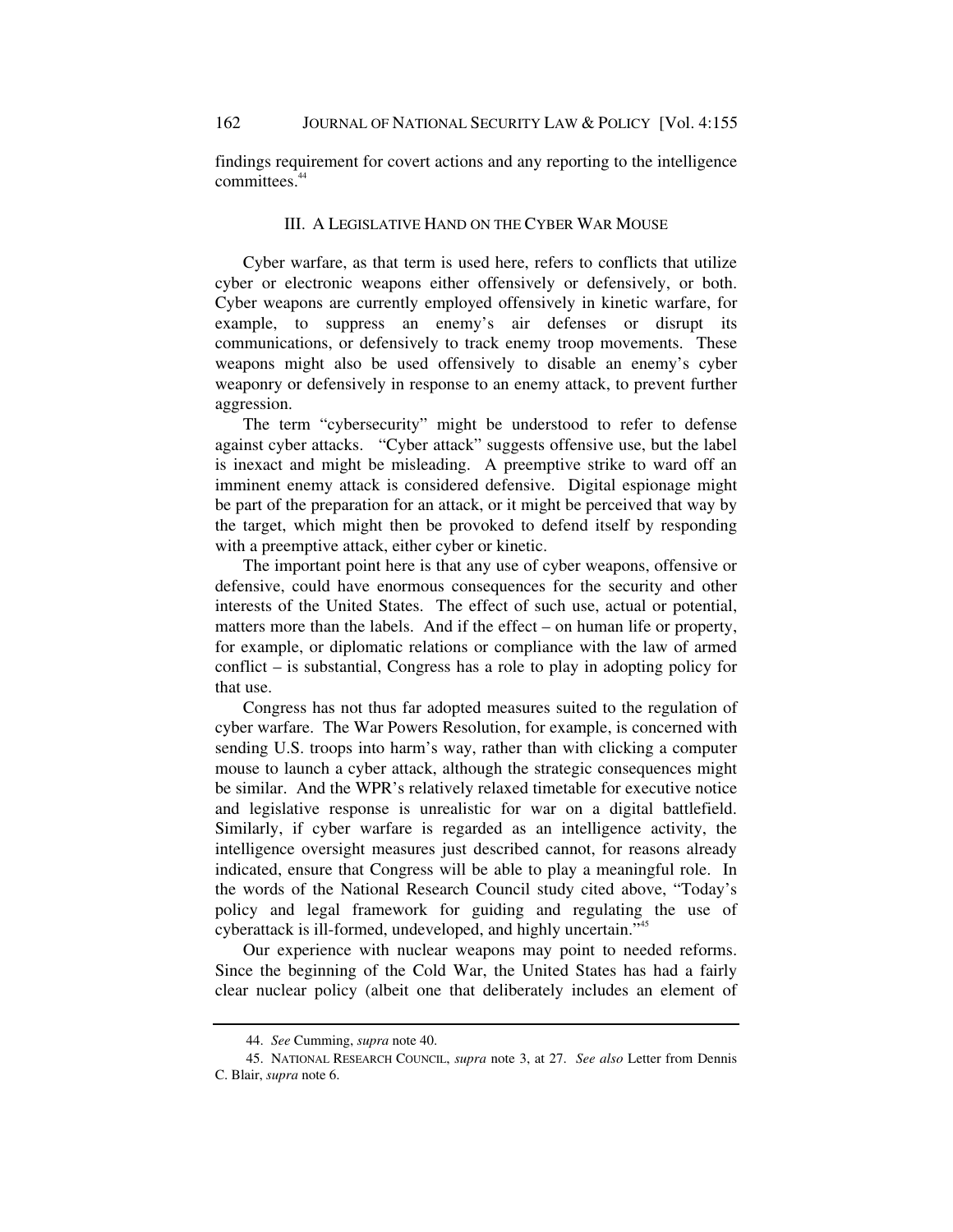ambiguity) – one known generally to Congress, the American public, and potential enemies.46 Congress has approved or disapproved the purchase of the weapons and delivery systems. It has been briefed on the policy, and it has debated that policy vigorously.<sup>47</sup> While Congress has not articulated U.S. nuclear policy in any coherent form, it has collaborated closely with the executive branch in the development and execution of that policy.

Cyber weapons bear a striking resemblance to nuclear weapons in some important ways. An enemy's cyber attack would, like a nuclear strike, probably come without a clear warning. There are as yet no reliable defenses against either a cyber attack or a nuclear attack. Collateral damage from a nuclear attack would almost certainly be very extensive and would linger for an extended period.<sup>48</sup> The direct and indirect effects of a cyber attack, while different in kind and degree, still could be widespread and indiscriminate.<sup>49</sup>

In other ways, cyber weapons are critically different from their nuclear counterparts. For one thing, the time frame for response to a cyber attack might be much narrower. A nuclear weapon delivered by a land-based ICBM could take 30 minutes to reach its target. An electronic attack would arrive instantaneously, and leave no time to consult with or even inform anyone outside the executive branch before launching a counterstrike, if that were U.S. policy.

What most distinguishes digital warfare, however, is the potential difficulty in identifying the source of a cyber attack. It is always possible, of course, that an enemy might covertly deliver a nuclear device to the U.S. homeland in a shipping container or a Cessna. But the apparent ease with which a cyber attack may be carried out without attribution could make it impossible to fight back at all. If an attacker made it appear that the source was an innocent neutral state or perhaps another enemy of the attacker, a misdirected U.S. response might provoke a wider conflict. The potential

<sup>46.</sup> *See generally* David M. Kunsman & Douglas B. Lawson, *A Primer on U.S. Strategic Nuclear Policy* (Sandia Nat'l Laboratories), Jan. 2001, *available at* http://www. nti.org/e\_research/official\_docs/labs/prim\_us\_nuc\_pol.pdf; *see also infra* note 70. That policy may be changing. *See* Christopher F. Chyba & J.D. Crouch, *Understanding the U.S. Nuclear Weapons Policy Debate*, WASH. Q., July 2009, at 21; COUNCIL ON FOREIGN REL., U.S. NUCLEAR WEAPONS POLICY (2009).

<sup>47.</sup> Many examples may be found in Kunsman & Lawson, *supra* note 46.

<sup>48.</sup> According to the International Court of Justice, the "destructive power of nuclear weapons cannot be contained in either space or time." Legality of the Threat or Use of Nuclear Weapons, Advisory Opinion, 1996 I.C.J. 226, 243 (July 8). The explosion of a nuclear weapon would release "not only immense quantities of heat and energy, but also powerful and prolonged radiation" that would "affect health, agriculture, natural resources and demography over a very wide area. Further, the use of nuclear weapons would be a serious danger to future generations. Ionizing radiation has the potential to damage the future environment, food and marine ecosystem[s], and to cause genetic defects and illness in future generations." *Id.*

<sup>49.</sup> *See* NATIONAL RESEARCH COUNCIL, *supra* note 3, at 121-124, 224-225.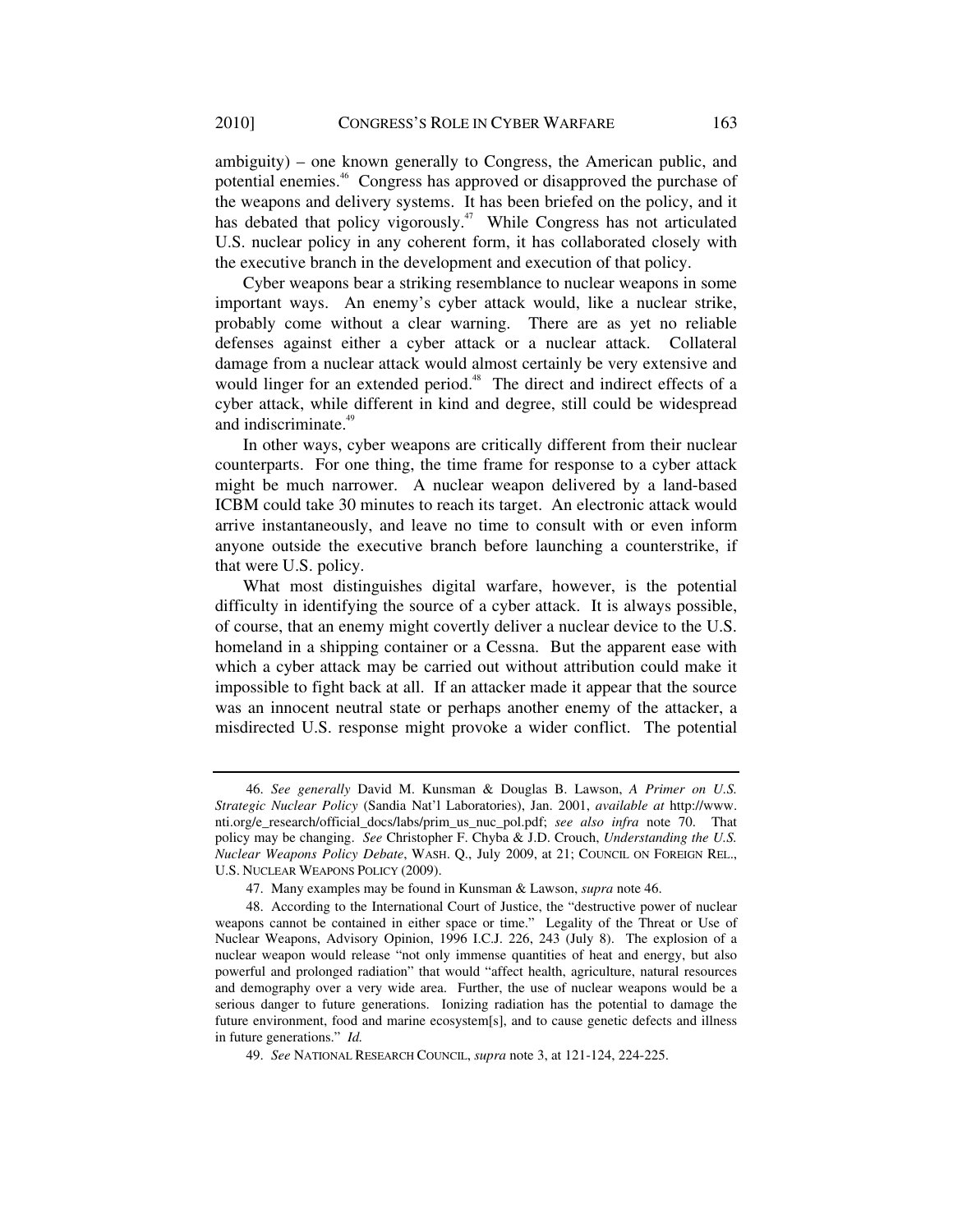difficulty in tracking the source also makes a policy of deterrence based on a threat of retaliation far less credible.

Given these characteristics of cyber warfare, and the continuing refinement of cyber weaponry, we approach a state of extreme strategic instability, with each nation on hair-trigger alert. The execution of an illconceived cyber war policy calling for a prompt response – or any response – to an attack or threatened attack could have disastrous, unanticipated consequences. It also might, depending on the circumstances, violate the law of armed conflict.

Congress accordingly needs to work closely with the executive branch in the development of a policy for this new kind of conflict. Such a policy ought to reflect the distinctive technology and strategy of digital warfare, and it should be reviewed constantly as the technology evolves. Like other regulations dealing with dynamic subjects, this policy should include general approaches that reflect this nation's broad strategic concerns and fundamental values. But the policy must also be crafted with enough flexibility to allow those charged with its execution to deal with future developments that cannot now be predicted. And it should set out a procedure for such adaptive use by identifying, for example, who must be consulted under what circumstances, and who will make the final critical decisions.

It is at least theoretically possible that Congress could play an active, real-time role in the implementation of whatever cyber warfare policy is adopted. The policy might, for example, like the War Powers Resolution, require consultation "in every possible circumstance."<sup>50</sup> But it seems more likely that a digital war would begin and end before any notice could ever reach Capitol Hill. Congress therefore needs to lay down clear guidelines, with as much flexibility as prudence requires, for executive branch officials to follow if consultation is not reasonably possible. And Congress should require a prompt and full account of every significant use of cyber weapons.

### IV. OUTSOURCING CYBER WAR?

Private companies furnish most of the computer hardware and software employed by the defense and intelligence communities. Many of the specific, tailored applications of such technology for national security purposes have also been developed by private companies under contract. All this makes perfect sense, given the high level of expertise in cyber technology outside the government. It echoes the well-established practice of buying uniforms and weapons from private suppliers.

What may be surprising is that private companies have sometimes been employed to *operate* this technology – for example, in collecting and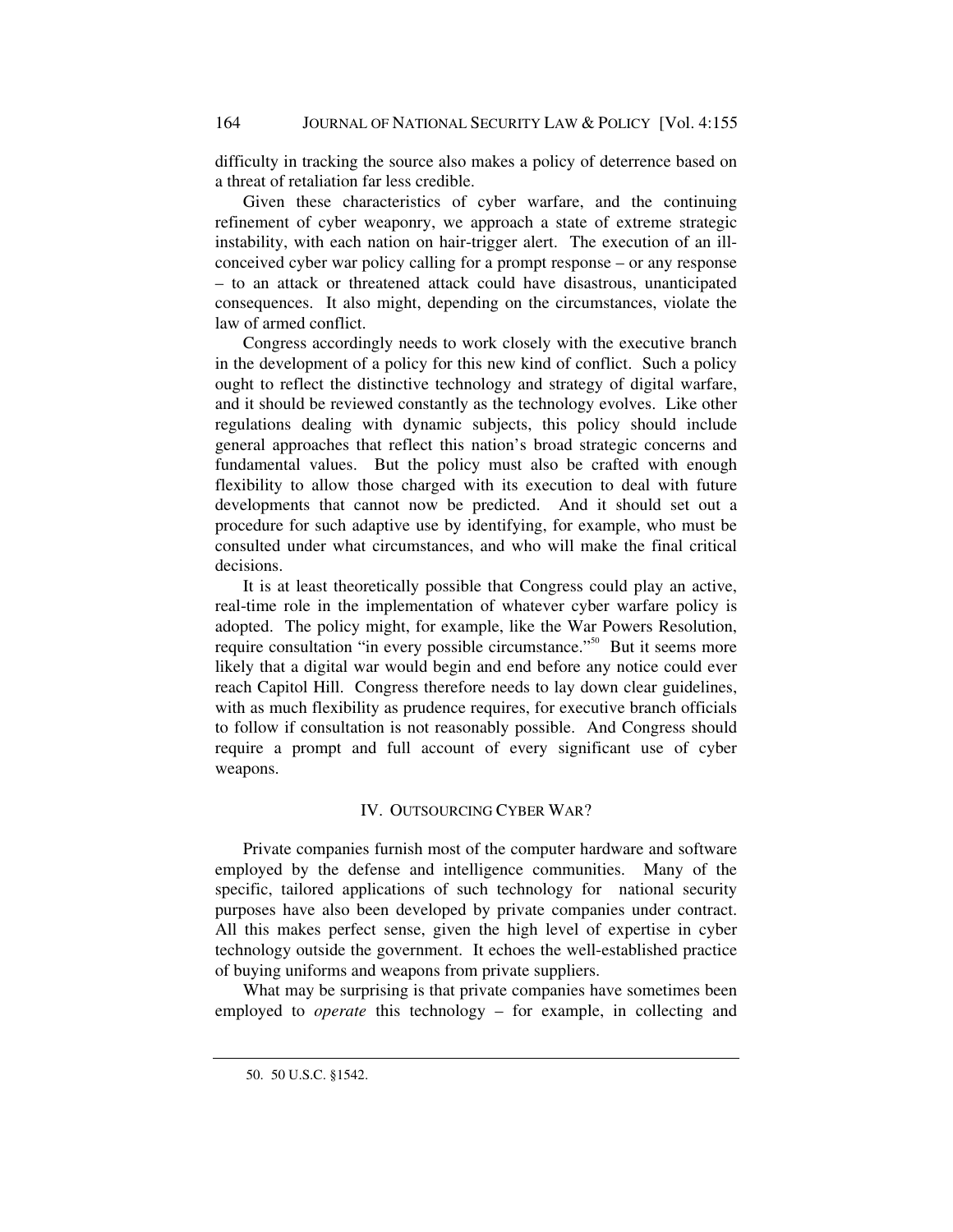analyzing intelligence.<sup>51</sup> These companies are guided by the terms of their contracts, including any provisions for ongoing government supervision, and by company policies. But contractor employees may feel divided loyalties because their first duty is to their employers' shareholders. And because the delegation of responsibilities adds at least one link to the chain of command, the process of monitoring and disciplining such employees is necessarily more difficult than controlling government personnel. $52$  Not surprisingly, the terms of most of these contracts are classified, so public accountability is almost nonexistent.

Private contractors are already engaged in work related to cyber warfare.<sup>53</sup> It is not known publicly whether those contractors are making operational decisions or engaging directly in cyber warfare on behalf of the United States. But such actions would surely fall within the definition of "inherently governmental functions" – those that are "so intimately related to the public interest as to require performance by Federal Government employees," including activities that "require . . . the exercise of discretion in applying Federal Government authority."<sup>54</sup> A Department of Defense instruction elaborates on the meaning of the term "inherently governmental functions" in the context of war fighting:

The U.S. government has exclusive responsibility for discretionary decisions concerning the appropriate, measured use of combat power. . . . Because combat operations authorized by the U.S. government entail the exercise of sovereign government authority, involve substantial discretion, and can significantly affect the life, liberty, or property of private persons or international relations,

<sup>51.</sup> *See generally* TIM SHORROCK, SPIES FOR HIRE: THE SECRET WORLD OF INTELLIGENCE OUTSOURCING (2008).

<sup>52.</sup> *See* Geoffrey S. Corn, *Unarmed but How Dangerous? Civilian Augmentees, the Law of Armed Conflict, and the Search for a More Effective Test for Permissible Civilian Battlefield Functions*, 2 J. NAT'L SECURITY L. & POL'Y 257, 260-261 (2008) (arguing that "only lawful combatants – individuals who genuinely qualify as 'members of the armed forces'" – should be allowed to perform functions that implicate law of armed conflict principles, because only such individuals can be expected to have the "level of training, discipline, selflessness, and responsibility associated with the performance of war fighting functions").

<sup>53.</sup> *See, e.g.*, Christopher Drew & John Markoff, *Contractors Vie for Plum Work, Hacking for U.S.*, N.Y. TIMES, May 31, 2009, at A1 (reporting that "[n]early all of the largest military companies . . . have major cyber contracts with the military and intelligence agencies").

<sup>54.</sup> The quoted language appears in §5(2) of the Federal Activities Inventory Reform (FAIR) Act of 1998. Pub. L. No. 105-270, 112 Stat. 2382, 2384-2385 (1998) (codified at 31 U.S.C. §501 note (2006)). A similar definition appears in OMB Circular A-76, which requires inherently governmental functions to be performed by government personnel. OMB Circular A-76 Revised, *Performance of Commercial Activities*, May 29, 2003, at Attachment A, ¶B.1.a., *available at* http://www.whitehouse.gov/omb/circulars/a076/a76\_ incl\_tech\_correction.html.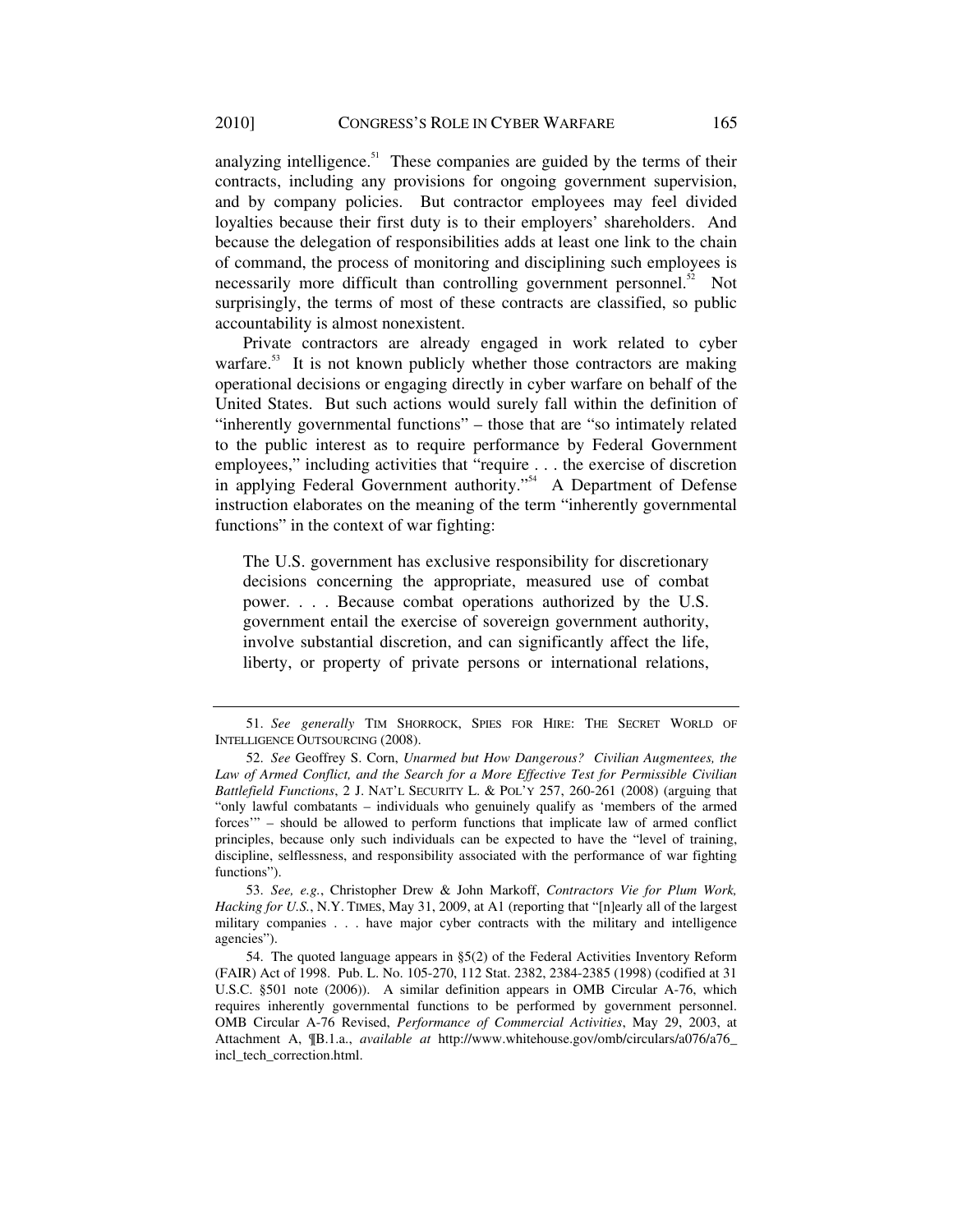they are IG [inherently governmental] . . . and cannot be legally contracted.<sup>55</sup>

Given the extraordinary risks associated with cyber weapons, Congress should not rely on executive agencies to decide which cyber warfare functions to outsource.<sup>56</sup> It should expressly bar delegation to private contractors of authority for operation of cyber weapons, either offensive or defensive, and it ought to expressly prohibit any expenditure of appropriated funds for that purpose. $57$ 

#### V. A FIRM CONGRESSIONAL HANDSHAKE WITH THE EXECUTIVE

Congress obviously cannot act alone to develop a cyber warfare policy for the United States. Its members and staff lack the technical expertise, agility, and organization to wield this new, evolving weaponry. On the other hand, Congress's job in our constitutional system is to set national policy for the executive branch to execute. Especially in the matter of cyber warfare, where the diplomatic and strategic stakes are potentially as high as they are in any kinetic conflict, Congress has a critical role to play. It has perspective gained from long experience in foreign affairs and a host of related issues, and it may be more responsive to the popular will. The solution to this apparent conundrum may be found in a close collaboration between the political branches in the planning and implementation of rules for cyber warfare.<sup>58</sup>

Congress needs to act now to create authority and set boundaries within which the President may develop more refined protocols. This legislative

56. *See* Luckey et al., *supra* note 55, at 26-32.

57. The FY 2009 Defense Authorization Act did not go nearly far enough. It merely provided, "It is the sense of Congress that . . . regulations issued by the Secretary of Defense . . . should ensure that private security contractors are not authorized to perform inherently governmental functions in an area of combat operations." Pub. L. No. 110-417, *supra* note 55, §832(4), 122 Stat. 4535.

<sup>55.</sup> Dep't of Defense Instr. (DODI) No. 1100.22, *Guidance for Determining Workforce Mix*, Encl. 2.1.3, Apr. 6, 2007, *available at* http://www.dtic.mil/whs/directives/corres/pdf /110022p.pdf.

Despite the apparent clarity of "inherently governmental functions," Congress has directed the Office of Management and Budget (OMB) to develop a "single consistent definition" of the term, in order to "ensure that [such functions] only be performed by officers or employees of the Federal Government or members of the Armed Forces," and to report its definition by October 14, 2009. Duncan Hunter National Defense Authorization Act for FY 2009, Pub. L. No. 110-417, §321, 122 Stat. 4356, 4411 (2008); *see* John R. Luckey, Valerie Bailey Grasso & Kate M. Manuel, *Inherently Governmental Functions and Department of Defense Operations: Background, Issues, and Options for Congress* (Cong. Res. Serv. R40641), Feb. 1, 2010.

<sup>58.</sup> A helpful description and comparison of current executive and legislative programs, as well as legislation pending in the 111th Congress, may be found in Catherine A. Theohary & John Rollins, *Cybersecurity: Current Legislation, Executive Branch Initiatives, and Options for Congress* (Cong. Res. Serv. R40836), Jan. 12, 2010.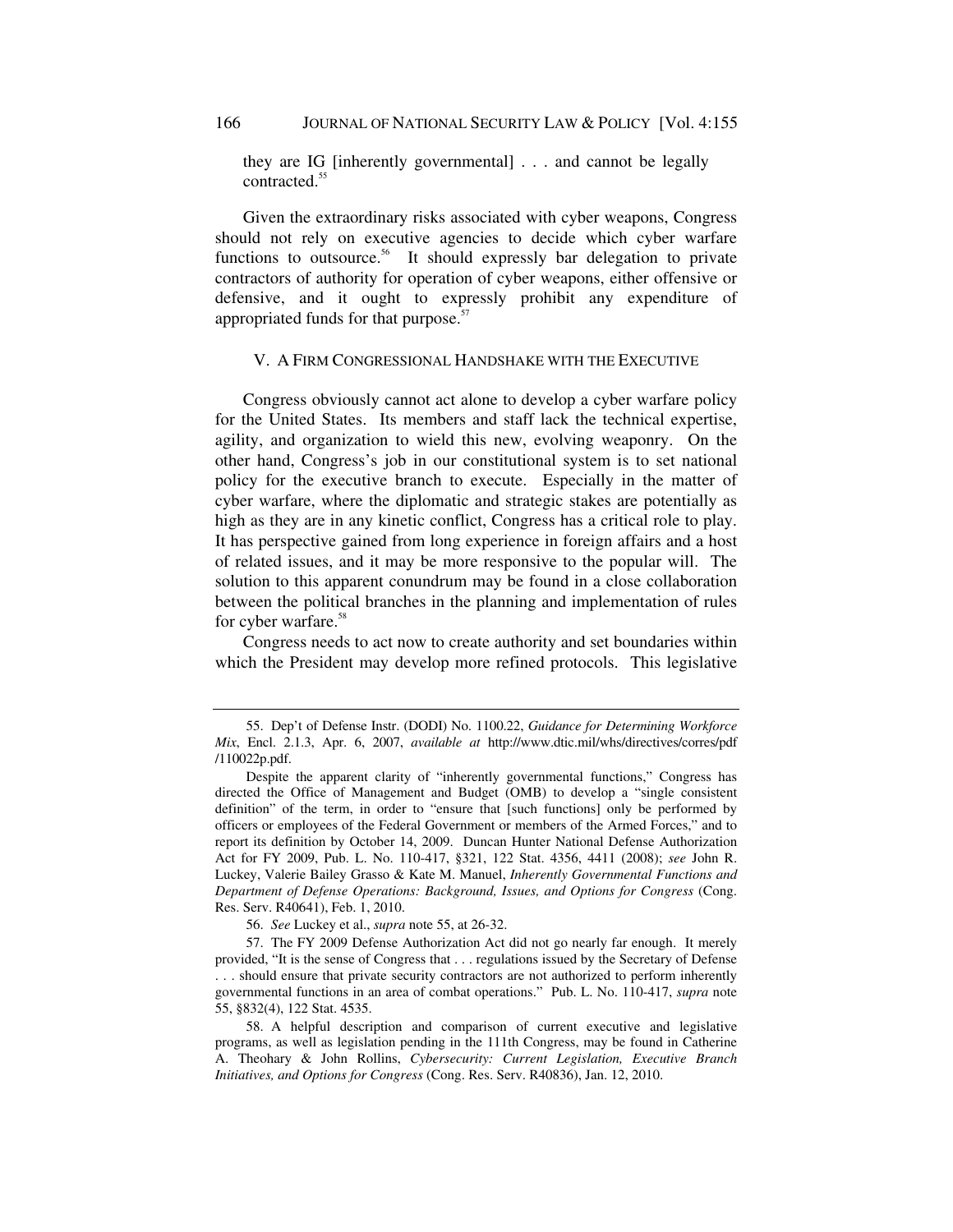development should be guided by advice from executive branch officials. The process must be cooperative rather than competitive. The resulting rules will necessarily be partly statutory, partly executive. The recent White House Cybersecurity Policy Review recommended that the "Administration should partner appropriately with Congress to ensure [that] adequate law, policies, and resources are available to support the U.S. cybersecurity-related missions."59

Set out below are some steps that Congress might take to create an appropriate partnership. Some of these steps involve changes in congressional committees and responsibilities. Others would require coordination of cybersecurity functions within the executive branch. Still others would direct the President to keep Congress fully informed about anticipated and actual uses of cyber weapons. Several would restrict potential executive branch actions that seem – as a matter of policy – particularly unwise.

1. Designate a single committee in each House with primary responsibility for cyber warfare in order to develop a coherent and consistent legislative approach.<sup>60</sup>

2. Charge the designated committees with the development of broad policy and oversight of its implementation for both offensive and defensive uses of cyber weapons, given the close, perhaps indistinguishable, connection between the two uses.

3. Make the designated committees responsible for oversight of the relevant activities of the White House and every government agency concerned with cyber warfare, including the Defense Department, and their contractors, whether overt, clandestine, or covert.

4. Designate a lead federal agency to coordinate ongoing planning among agencies.<sup>61</sup> The congressional committees would

<sup>59.</sup> CYBERSPACE POLICY REVIEW: ASSURING A TRUSTED AND RESILIENT INFORMATION AND COMMUNICATIONS INFRASTRUCTURE 10 (2009), *available at* http://www.whitehouse. gov/ assets/documents/Cyberspace\_Policy\_Review\_final.pdf.

<sup>60.</sup> The designated committees might be new, or they might already exist. This first step may be the most challenging. As the 9/11 Commission observed, "Few things are more difficult to change in Washington than congressional committee jurisdiction and prerogatives." NATIONAL COMMISSION ON TERRORIST ATTACKS UPON THE UNITED STATES, THE 9/11 COMMISSION REPORT 419 (2004).

<sup>61.</sup> Implementation of the mostly secret Comprehensive National Cybersecurity Initiative, *see supra* note 4, is currently being coordinated by a task force operating under the Director of National Intelligence. CYBERSPACE POLICY REVIEW, *supra* note 59, at 9. The Obama administration's recent cybersecurity review recommended "appointing a cybersecurity policy official at the White House . . . to coordinate the Nation's cybersecurity-related policies and activities," but not to have authority either to make or to execute those policies. *Id.* at 7-8. In December 2009, President Obama appointed Howard Schmidt to serve as the White House Cybersecurity Coordinator.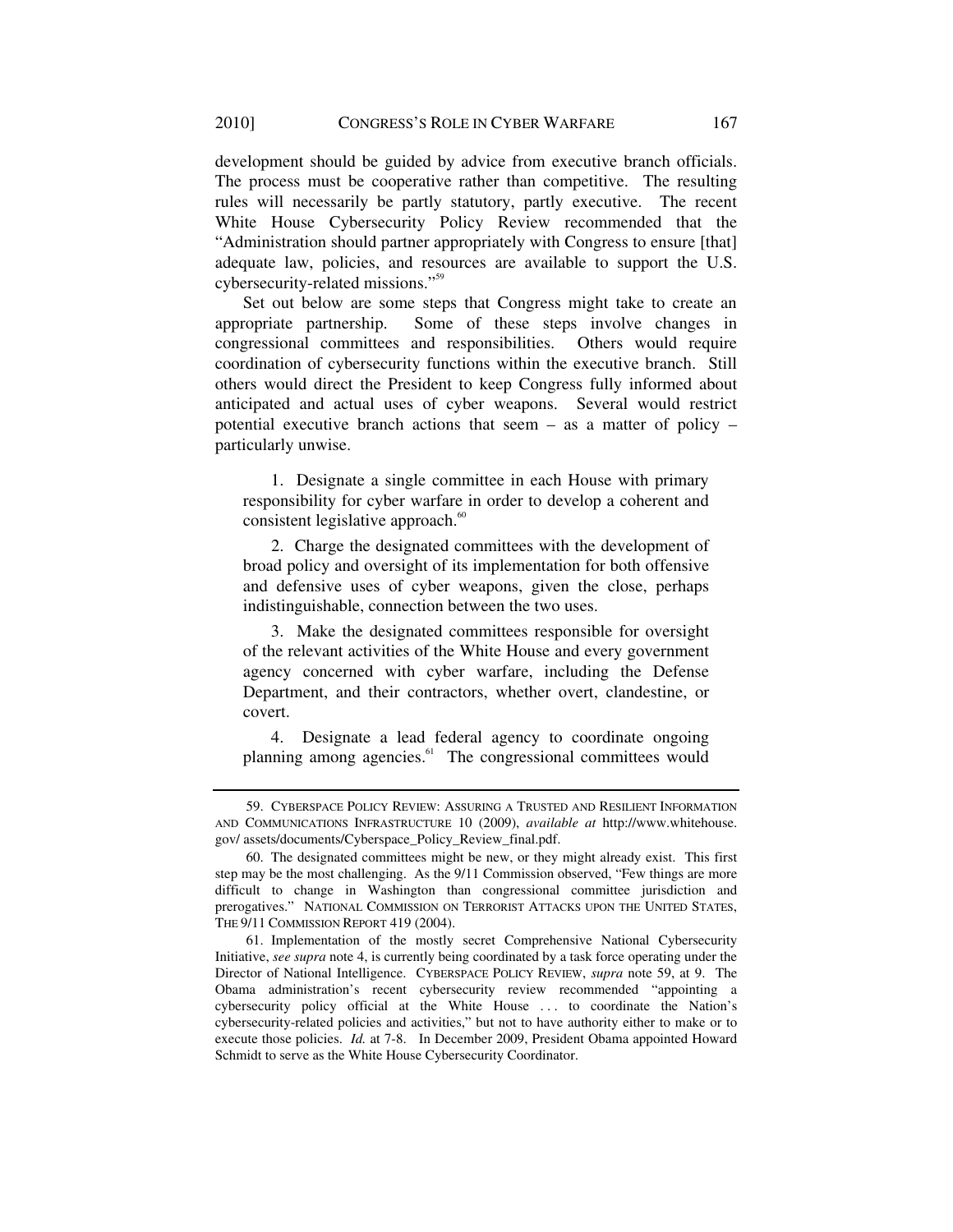then have a principal point of contact for the collaborative development of policy.

5. Designate a lead agency to execute the cybersecurity plan.<sup>62</sup>

6. Order the preparation of a National Cybersecurity Strategy at prescribed intervals.<sup>63</sup> This document should be declassified to the greatest extent possible, in order to inform every member of Congress and the public about the basic elements of U.S. cyber policy.

7. Require frequent, periodic briefings of the congressional committees, to enable serious consultation and advice in both directions as cyber policy evolves over time. These briefings should include information about rules of engagement, procedures for deciding to use cyber weapons, and any delegations of authority for such use.

8. Require consultation with the designated congressional committees in every possible instance before any significant use of cyber weapons.<sup>64</sup>

CYBERSPACE POLICY REVIEW, *supra* note 59, at 23.

Congressional designation of a lead agency could help eliminate turf battles that might otherwise prove dangerously distracting and wasteful. Reports persist, for example, of continuing uncertainty about whether the NSA or the Defense Department's new Cyber Command will be responsible for offensive cyber operations. *See, e.g.*, David E. Sanger & Thom Shanker, *Pentagon Plans New Arm To Wage Computer Wars*, N.Y. TIMES, May 29, 2009, at A1; James Risen & Eric Lichtblau, *Control of Cybersecurity Becomes Divisive Issue*, N.Y. TIMES,, Apr. 17, 2009, at A18. That uncertainty may be due in part to the appointment of the Director of NSA to head the Cyber Command, where, in Beltwayparlance, he apparently will be "dual hatted." *See* Siobhan Gorman, *Gates To Nominate NSA Chief To Head New Cyber Command*, WALL ST.J., Apr. 24, 2009.

63. This document should resemble and be consistent with the National Security Strategy. See, e.g., The White House, NATIONAL SECURITY STRATEGY OF THE UNITED STATES OF AMERICA (2006), *available at* http://georgewbush-whitehouse.archives.gov/nsc/ nss/ 2006/nss2006.pdf. Section 16 of the Cybersecurity Act of 2009, S. 773, 111th Cong. (2009), would require the preparation of a Quadrennial Cyber Review beginning in 2013.

64 . A National Research Council study suggests possible advance congressional approval of some offensive uses of cyber weaponry based on, *inter alia*, the scale of a contemplated attack, the target, and other circumstances. NATIONAL RESEARCH COUNCIL, *supra* note 3, at 56. Because of the possible need for immediate action, advance approval is not recommended here. Possible criteria for determining when a contemplated use is

<sup>62.</sup> The recent White House review of cybersecurity policy included this observation: Responsibility for a federal cyber incident response is dispersed across many federal departments and agencies because of the existing legal, but artificial, distinctions between national security and other federal networks. Depending on the character of an incident – for example, a major vulnerability, a criminal attack, or a military incident – different departments or agencies may have or share the lead role for response, while others may never learn of the event. Moreover, the lead for the overall incident may not be clear. Although each player has defined areas of expertise and legal authorities, they are difficult to pull together into a single coordinated structure. Any consolidation of authorities in a unified structure may require legislation.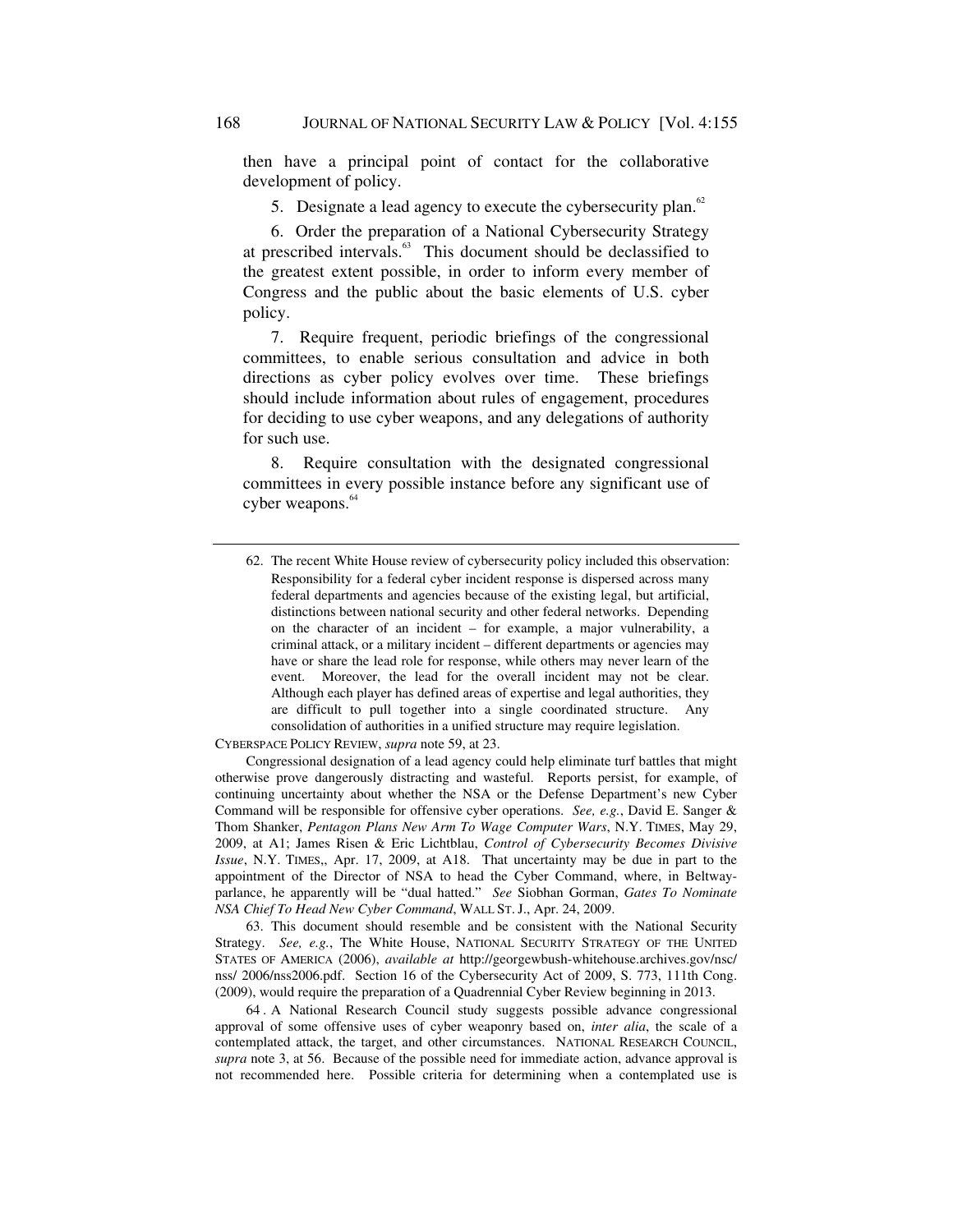9. Require a written finding by the President, in advance of any significant use of cyber weapons whenever reasonably possible, or within a day or two afterward, that such use is or was necessary to the national security of the United States, that such use is or was as limited in scope as possible and consistent with the laws of armed conflict, and that Congress was consulted or could not be consulted because of the urgency of the threat.

10. Require immediate reports to the designated committees of any significant use of cyber weapons, either offensive or defensive.

11. Expressly forbid any withholding of information from the committees based on classification or for other reasons of secrecy.

12. Direct that all required reports be delivered to the designated committees as a whole, not merely to selected members.<sup>65</sup>

13. Expressly forbid automated *offensive* responses to actual or threatened cyber attacks on the United States under any circumstances. Given the potential for misperception or misinterpretation of an enemy attack, the difficulty of identifying the attacker and of assessing any resulting damage, and the risk of inadvertent escalation, any such response should be directed by a sentient human hand, informed by as much consultation with various government officials as the circumstances will permit.<sup>66</sup>

14. Create a government structure to coordinate assistance to private entities that come under cyber attack, so that such entities do not take matters into their own hands. $67$ 

<sup>&</sup>quot;significant" for these purposes are suggested *supra* note 31.

<sup>65.</sup> *See supra* notes 34-38.

<sup>66.</sup> *See* NATIONAL RESEARCH COUNCIL, *supra* note 3, at 64, 230. I acknowledge the departure here from my own recommended use of terminology. But it would make no sense to forbid purely defensive responses, such as automatically plugging an opening in a computer firewall under attack or automatically overriding an enemy's cyber command to open the floodgates of Grand Coulee Dam. The challenge in defining what is offensive and therefore forbidden is obvious. My purpose here is simply to avoid inadvertent, highly undesirable results, such as provoking a wider conflict.

<sup>67.</sup> An offensive private response to an actual or perceived cyber threat or attack could have catastrophic consequences if, for example, that response were interpreted as an official act of the U.S. government and provoked a wider conflict. *See id.* at 36-37, 202-212. Private use of such "active threat neutralization" might violate the Computer Fraud and Abuse Act, 18 U.S.C. §1030 (2006), *as amended by* Pub. L. No. 110-326, §§203, 204(a), 205-208, 122 Stat. 3560, 3561-3563 (2008).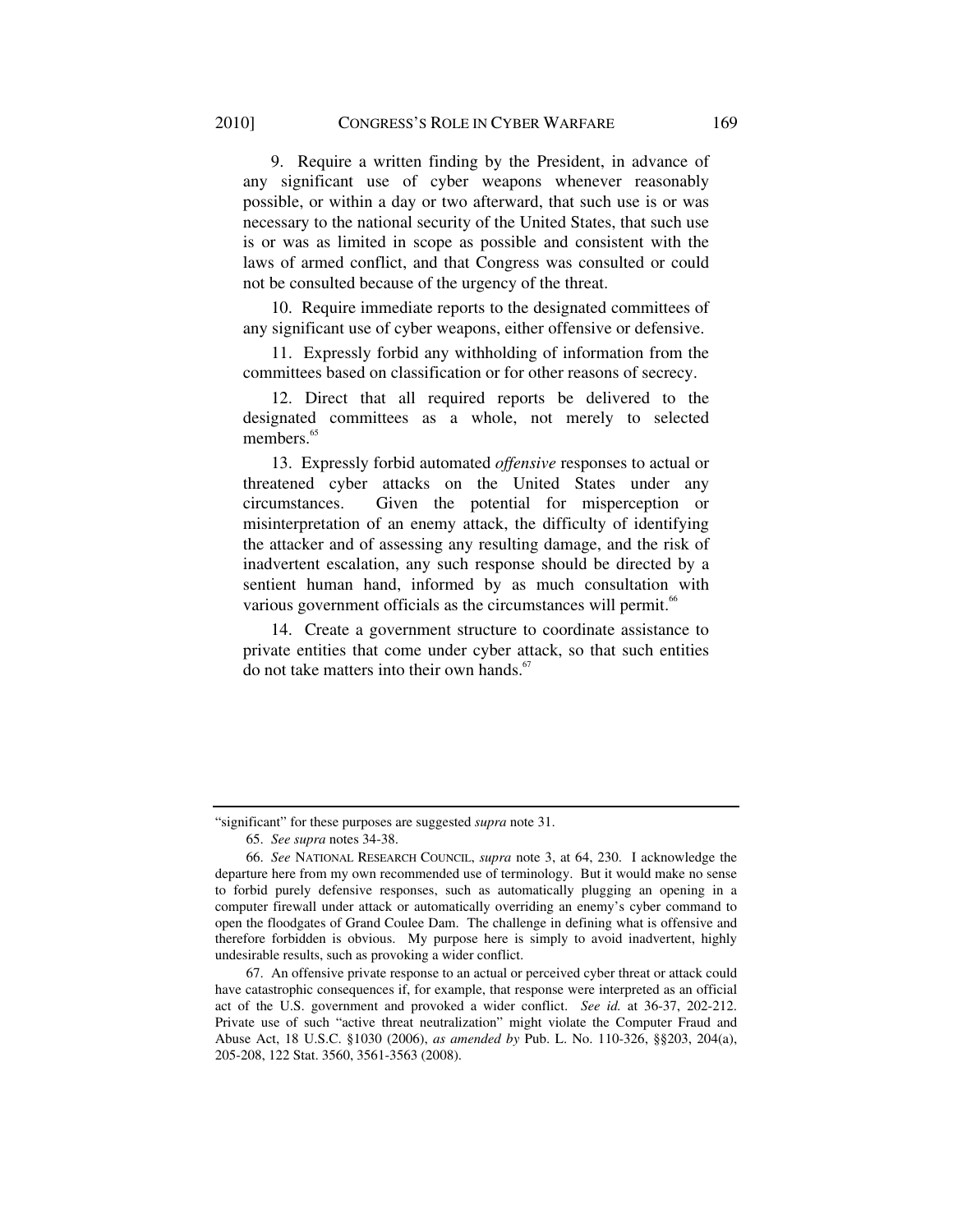15. Review and appropriately amend existing legislation designed to protect privacy within the United States.<sup>68</sup> Needed amendments might require technical fixes, such as review of email traffic in anonymized form, or appointment of privacy officers in agencies responsible for implementation of cyber policy.<sup>69</sup>

16. Require the public disclosure of U.S. cyber warfare policy to the greatest extent possible, in order to inform those in government who are not directly involved in its development, to promote public debate, and to let potential enemies know that the United States has a viable policy in place.<sup>70</sup>

17. Prohibit the outsourcing of responsibility for operating cyber weapons systems either defensively or offensively. Because of the grave potential consequences and the attendant need for close control and accountability, such operations should be undertaken only by government officials.

69. *See* CYBERSPACE POLICY REVIEW, *supra* note 59, recommending designation of a "privacy and civil liberties official to [a new National Security Council] cybersecurity directorate."

70. According to the National Research Council study cited above,

Secrecy has impeded widespread understanding and debate about the nature and implications of U.S. cyberattack. . . . Secrecy about policy relevant to cyberattack inhibits public scrutiny and thus increases the likelihood that policy will be formulated with narrow parochial or short-term interests foremost in mind.

NATIONAL RESEARCH COUNCIL, *supra* note 3, at 28-29.

In a report on the FY 2009 National Defense Authorization Act, the Senate Armed Services Committee noted that

[i]t is difficult to conceive how the United States could promulgate a meaningful deterrence doctrine if every aspect of our capabilities and operational concepts is classified. In the era of superpower nuclear competition, while neither side disclosed weapons designs, everyone understood the effects of nuclear weapons, how they would be delivered, and the circumstances under which they would be used. Indeed, deterrence was not possible without letting friends and adversaries alike know what capabilities we possessed and the price that adversaries would pay in a real conflict. Some analogous level of disclosure is necessary in the cyber domain.

S. Rep. No. 110-335, at 390 (2008).

<sup>68.</sup> Relevant existing legislation includes the Privacy Act, 5 U.S.C. §552a (2006); the Foreign Intelligence Surveillance Act, 50 U.S.C. §§1801-1871 (2006), *as amended by* Pub. L. No. 110-261, 122 Stat. 2436 (2008); and the Electronic Communications Privacy Act, Pub. L. No. 99-508, 100 Stat. 1848 (1986), as amended. President Obama has pledged that U.S. cyber security efforts "will not – I repeat, will not – include monitoring private sector networks or Internet traffic." The White House, *Remarks by the President on Securing Our Nation's Cyber Infrastructure*, May 29, 2009. But it is difficult to imagine a program to detect digital attacks on U.S. assets without some such monitoring. *See* Thom Shanker & David E. Sanger, *Privacy May Be Victim of Cyberdefense Plan*, N.Y. TIMES, June 13, 2009, at A1.